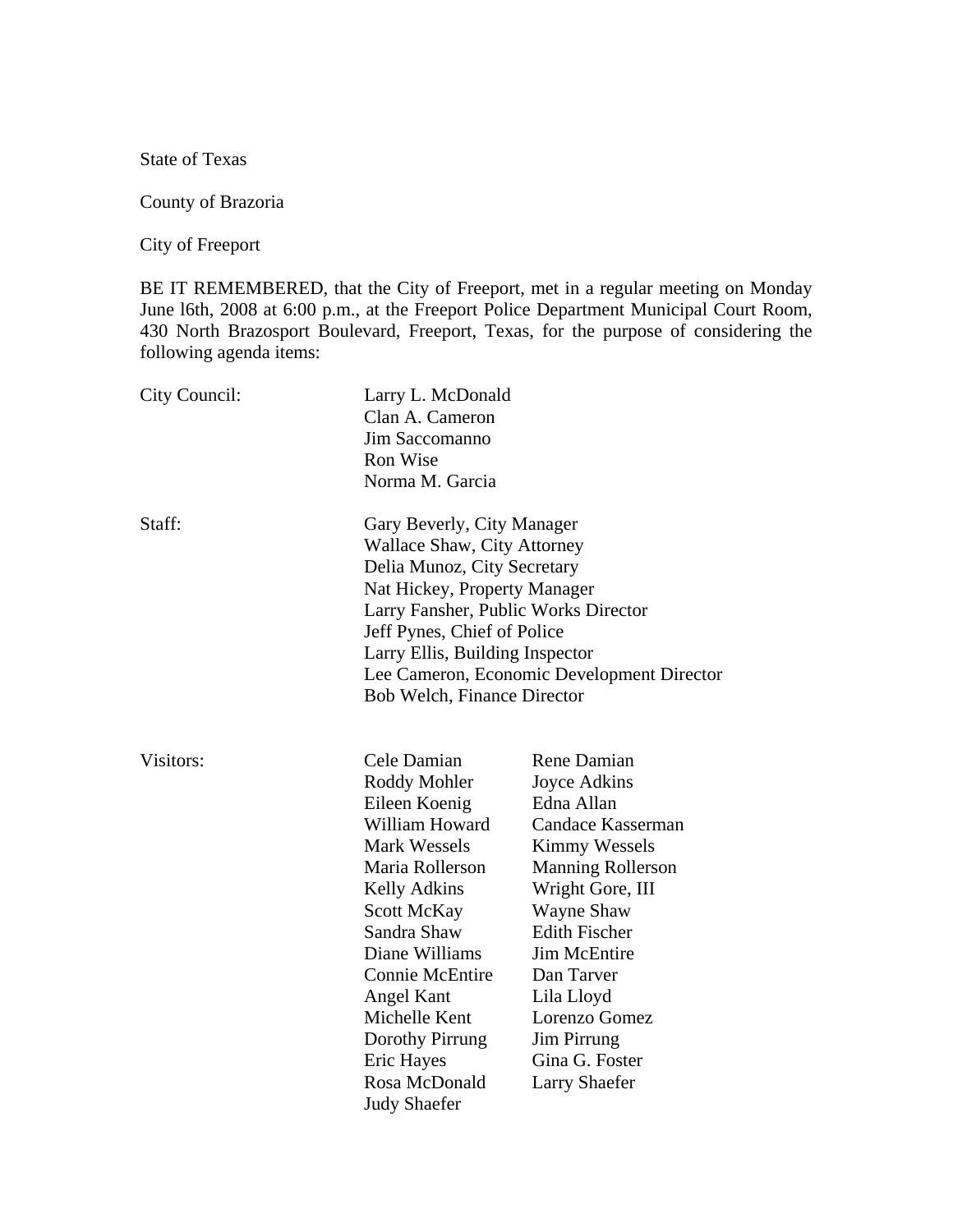# Call to Order

The meeting was called to order by Mayor McDonald at 6:00 p.m.

# Invocation.

Councilman Cameron offered the invocation.

Pledge of Allegiance.

Mayor McDonald led the Pledge of Allegiance.

# Consideration of the approval of the June 2nd, 2008 Council Minutes.

On a motion by Councilwoman Garcia, seconded by Councilman Cameron, with all present voting "aye", Council unanimously approved the June  $2<sup>nd</sup>$ , Council Meeting.

# Attending Citizens and Their Business.

Joyce Adkins, 102 N. Ave. C., introduced Maria Rollerson, who complained on the inspection of her electrical service. She waited 7 to 8 days to have the power on.

Diane Williams, 1222 W.  $2<sup>nd</sup>$  Street, Chairman of the Planning Commission voiced her concerned on the \$5.00 safety inspection fee. She wants to bring this issue back to the Planners so that a reasonable solution can be implemented.

Kimmy Wessels works real estate and paying this fee is a monumental inconvenience for people who come in from out of town.

Manning Rollerson stated that he had received notification from the Justice Department of a dismissal on a complaint filed on the City.

Wright Gore, III stated since the marina project was in process, asked that safety and navigation issues be put on the next agenda.

Angel Kant thanked the Freeport Police Department for a close patrol on her house. Also thanked the Fire Department for their quick respond to a house fire on  $2<sup>nd</sup>$  Street. She asked Council to so see the plans on the marina have the Economic Director on the next agenda.

Larry Shaefer property owner on Ave. C stated he had trash issues.

Scott McKay, 113 Flag Drive East, Lake Jackson, announces the River of Hope ministry located on Hwy. 288 b. The ministry helps those in crises, in the past they help people with money, but now they are helping people become more self sufficient.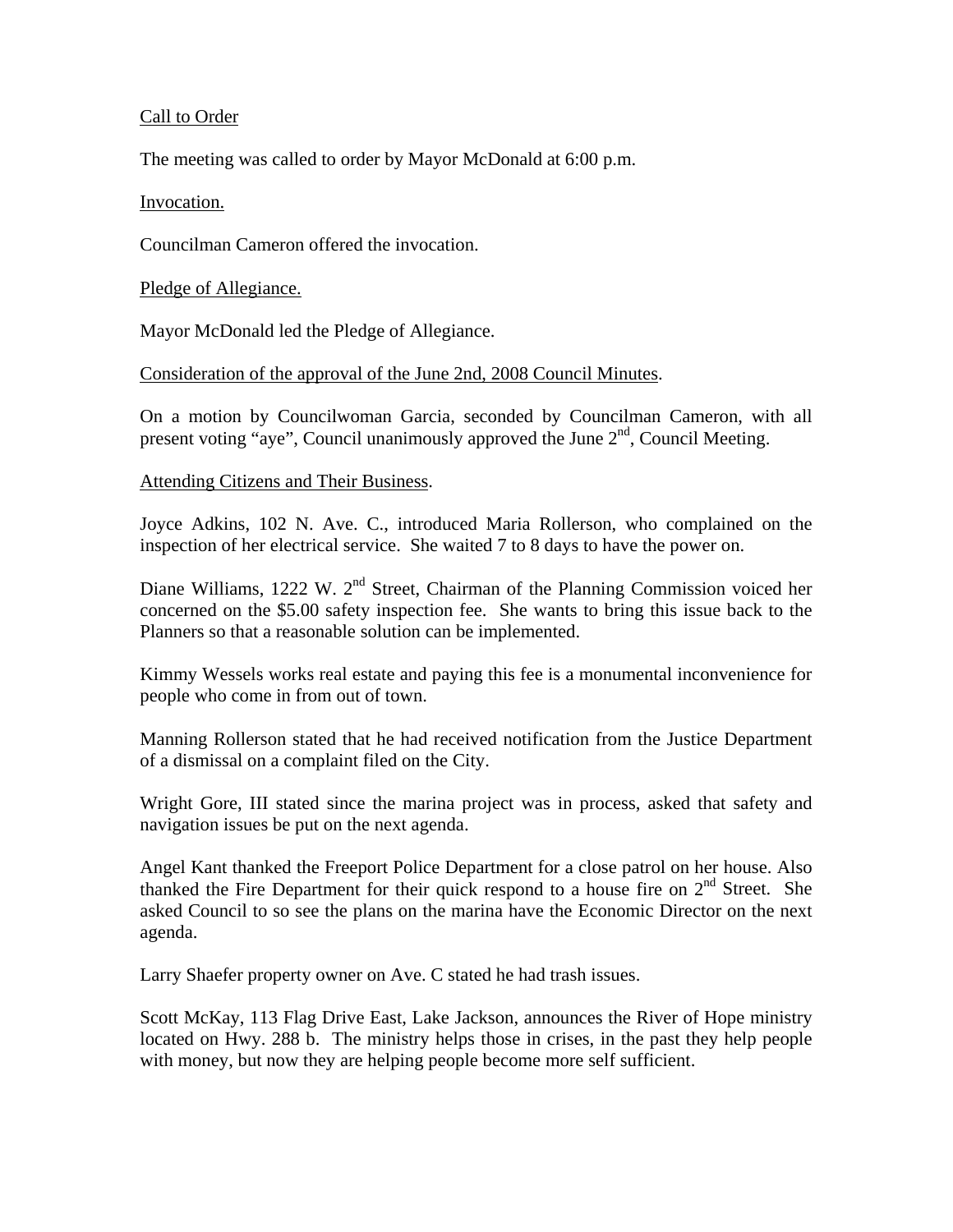Consideration of the approval of authorizing Chief Pynes to implement a Civilian Police Commissioner Program.

On a motion by Councilman Cameron, seconded by Councilman Saccomanno, with all present voting "aye", Council unanimously approved Chief Pynes' to implement a Civilian Police Commissioner Program and adding a special district for the Bridge Harbor Subdivision.

Consideration of the approval of signing a Memorandum of Understanding between the Freeport Chief of Police and Youth & Family Counseling Services.

On a motion by Councilman Cameron, seconded by Councilman Wise, with all present voting "aye", Council unanimously approved a Memorandum of Understanding between the Freeport Chief of Police and Youth & Family Counseling Services.

Consideration of the approval of a request to sell Block 716, Lot 17, Velasco Townsite, known as 1209 North Ave. N.

On a motion by Councilman Cameron, seconded by Councilman Saccomanno, with all present voting "aye', Council unanimously approved a request to sell Block 716, Lot 17, Velasco Townsite, known as 1209 N. Ave N.

Consideration of the approval of a request to sell West one half of Wharton Street Rightsof Way between North Ave. Q and North Ave. R. adjacent to Block 811, Lot 13,Velasco Townsite.

On a motion by Councilman Cameron, seconded by Councilman Saccomanno, with all present voting "aye', Council unanimously approved a request to sell West one half of Wharton Street Rights-of Way between North Ave. Q and North Ave. R. adjacent to Block 811, Lot 13,Velasco Townsite.

Consideration of the approval of a request to sell Block 661, Lots 1 thur 12, Velasco Townsite, known as North Ave. G.

On a motion by Councilman Cameron, seconded by Councilman Saccomanno, with all present voting "aye", Council approve to reschedule this item to the next subsequent meeting.

Consideration of the approval of a request to sell Block 661, Lots 13 thur 24, Velasco Townsite, known as North Ave. G.

On a motion by Councilman Cameron, seconded by Councilman Saccomanno, with all present voting "aye", Council unanimously approve to reschedule this item to the next subsequent meeting.

.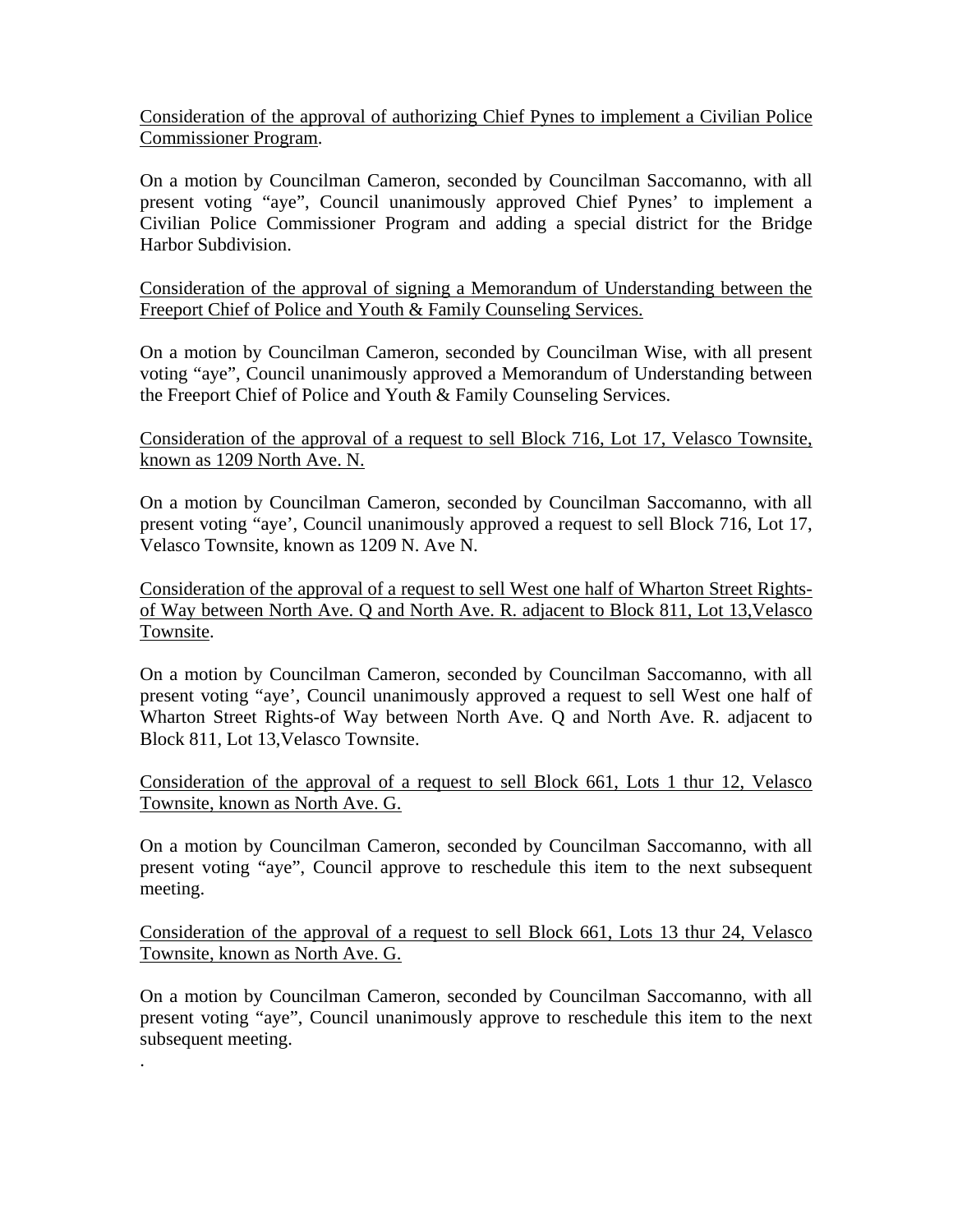Consideration of the approval of advertising the sell of Block 638, Lots 2, 3, 4, 5, 6, 7, 8, W/2 -9, 10, 11, Velasco Townsite, North Ave. G.

On a motion by Councilman Cameron, seconded by Saccomanno, with all present voting "aye", Council unanimously approved advertising the sell of Block 638, Lot s 2, 3, 4, 5, 6, 7, 8, W/2-9, 10, 11, Velasco Townsite, North Ave. G.

Consideration of the approval of setting a date to receive bids for the sale of Block 638, Lots 2, 3, 4, 5, 6, 7, 8, W/2-9, 10, 11, Velasco Townsite, North Ave. G.

On a motion by Councilman Saccomanno, seconded by Councilman Cameron, with all present voting "aye", Council unanimously approved July l6th, 2008 at 2:00 p.m. to receive bids for the sale of Block  $638$ , Lot 2, 3, 4, 5, 6, 7, 8, W/2-9, 10, 11, Velasco Townsite, North Ave G.

Consideration of the approval of granting a license to William Howard and Kandace Kasseman to use a portion of the City's Right of Way at 93 Dolphin Lane in Bridge Harbor Subdivision to place a propane tank for residential use.

On a motion by Councilman Wise, seconded by Councilman Cameron, with all present voting 4 to l, Council amended to include granting a \$50.00 license to William Howard and Kandace Kasserman to use a portion of the City's Right of Way at 93 Dolphin Lane in Bridge Harbor Subdivision to place a propane tank for residential use. Councilwoman Garcia opposed. Mr. Shaw was asked to prepare the license.

# Consideration of the approval of setting a bid date for the Velasco Boulevard renovation project.

On a motion by Councilman Saccomanno, seconded by Councilwoman Garcia, with all present voting "aye", Council unanimously approve setting a pre-bid date for July 8th, 2008 and July 24th , 2008 date to receive bids on the Velasco Boulevard renovations.

# Elected Official Report

Councilman Saccomanno announced a Main Street meeting for tomorrow. Also announced that the Union Pacific Railroad has submitted to the Coast Guard an application for a bridge permit amendment to modify the existing swing span bridge across the Old Brazos River. The public hearing will be held June  $23<sup>rd</sup>$ , 2008 at 6:00 p.m. at River Place, 733 Mystery Harbor Lane, Freeport Texas. He had lunch with the Senior Citizens at the Freeport Municipal Park. The Interlocal Agreement has been sent to the Brazosport Independent School for approval to utilize their buses for local trips. The Lions Club constructed a ticket booth as an extension to the Freeport Municipal Park kitchen and they did a good job.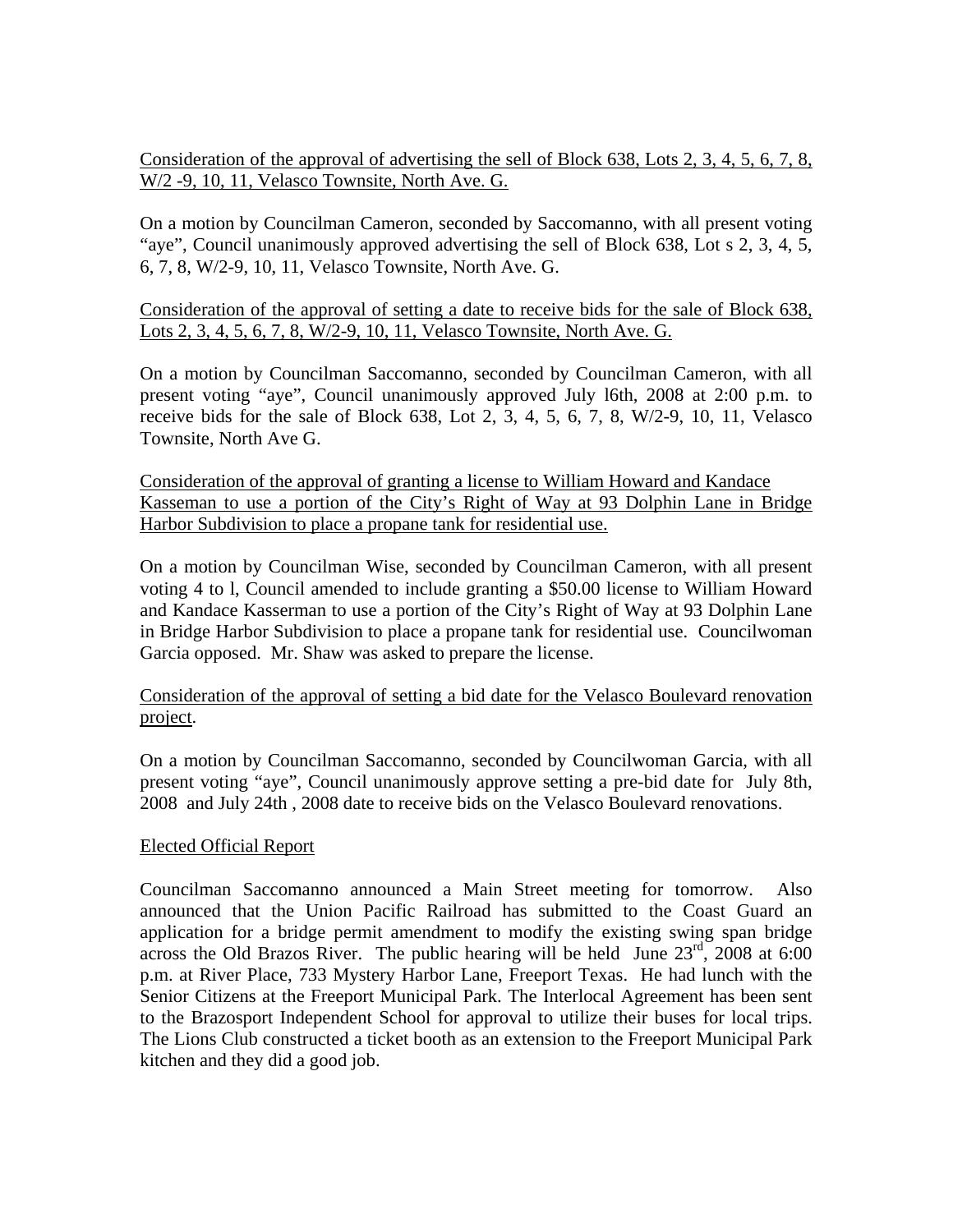Mayor McDonald attended the SPCA meeting today in Lake Jackson and attended a Hurricane Preparedness meeting with Gary Beverly, John Stanford and Chief Pynes.

Mayor McDonald closed the formal session and opened the work session at 7:06 p.m.

#### W**ork Session**

Discussion concerning Chapter 111, Mobile Food Vendors and Chapter 116, Food Peddling.

This item was tabled for further study.

Discussion concerning appointing qualified person(s) on the following Boards and Commissions.

- Planning Commission
- Library Board
- Historical Commission and Main Street Advisory Board
- Board of Adjustments
- Urban Renewal Board
- Beautification/Parks & Recreation Committee
- Economic Development Corporation
- Charter Review
- Senior Citizens Commission

It was Council's consensus to advertise more in the Facts and post notices for volunteers at all city facilities. This item will be rescheduled to the next subsequent meeting.

Presentation by Edith Fisher, Director of Tourism of the Brazosport Convention & Visitors Council promoting and request for continued funding.

Edith Fisher, Director of tourism of the Brazosport Convention & Visitors Council presented a PowerPoint presentation, promoting Brazosport Area as a convention and leisure designation. She requested Council to continue funding the Brazosport Convention and Visitors Council.

# **Executive Session**

A. Section 551.071, Government Code

 Consultation with City Attorney concerning pending or contemplated litigation Settlement offers or other matters in which his duty to the City Council under the Texas Disciplinary Rules of Professional Conduct of the State of Texas clearly conflicts with Chapter 551, Government Code, to wit;

(1) Marina